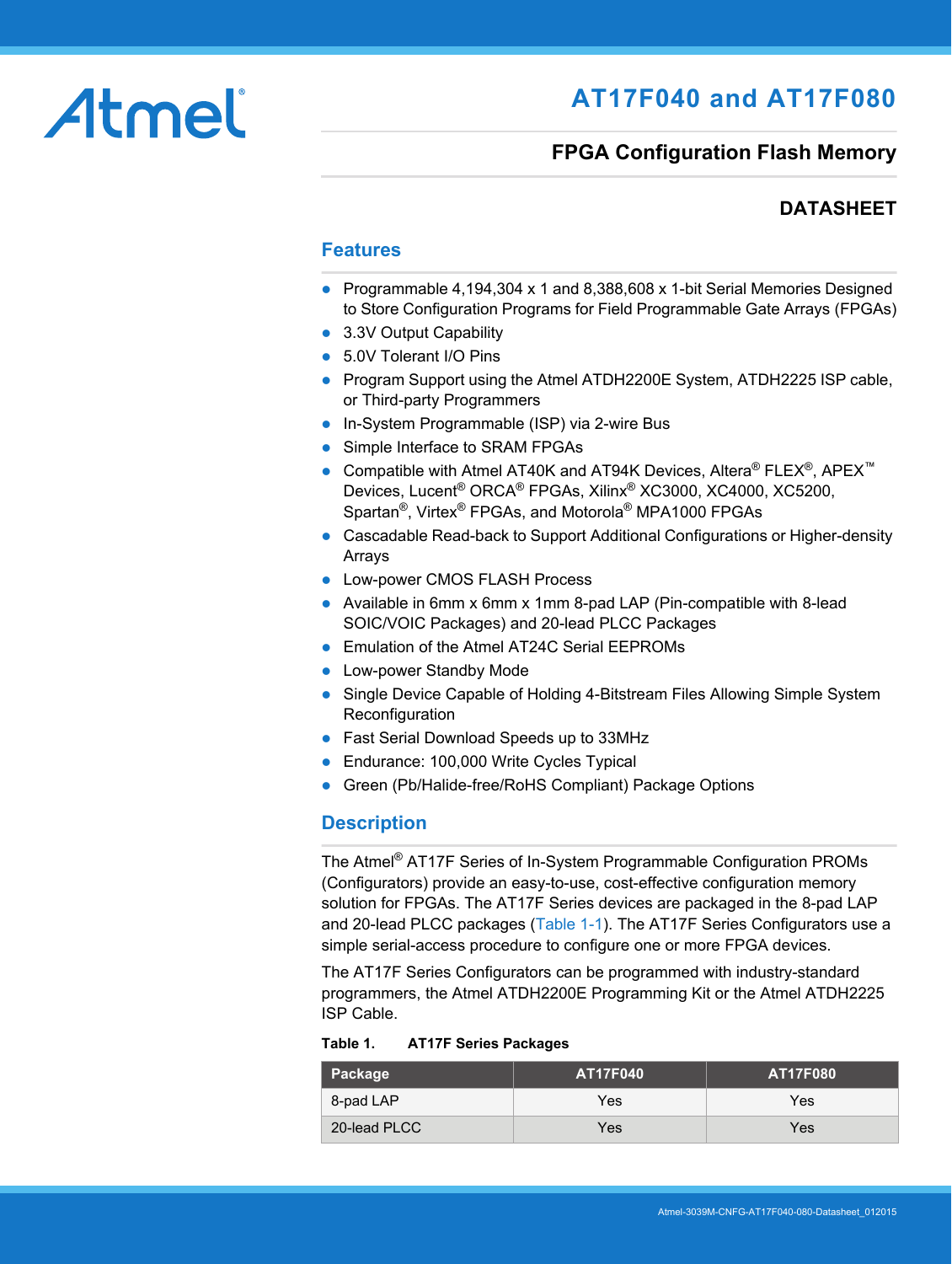## **1. Pin Configurations**

<span id="page-1-0"></span>

| <b>Table 1-1.</b> | <b>Pin Descriptions</b> |
|-------------------|-------------------------|
|                   |                         |

| DATA <sup>(1)</sup>                            | Three-state DATA Output for Configuration. Open-collector bi-directional pin for programming.                                                                                                                                                                                                                                                                                                                                                                                                                                                                                                                                                                                                                                                                                                                 |
|------------------------------------------------|---------------------------------------------------------------------------------------------------------------------------------------------------------------------------------------------------------------------------------------------------------------------------------------------------------------------------------------------------------------------------------------------------------------------------------------------------------------------------------------------------------------------------------------------------------------------------------------------------------------------------------------------------------------------------------------------------------------------------------------------------------------------------------------------------------------|
| CLK <sup>(1)</sup>                             | Clock Input. Used to increment the internal address and bit counter for reading and programming.                                                                                                                                                                                                                                                                                                                                                                                                                                                                                                                                                                                                                                                                                                              |
| PAGE $EN(2)$                                   | Enable Page Download Mode Input. When PAGE_EN is high the configuration download address<br>space is partitioned into four equal pages. This gives users the ability to easily store and retrieve<br>multiple configuration bitstreams from a single configuration device. This input works in conjunction<br>with the PAGESEL inputs. PAGE_EN must be remain low if paging is not desired. When SER_EN is<br>Low (ISP mode) this pin has no effect.                                                                                                                                                                                                                                                                                                                                                          |
| PAGESEL $[1:0]^{(2)}$                          | Page Select Input. Used to determine which of the four memory pages are targeted during a serial<br>configuration download. The address space for each of the pages is shown in Table 1-2. When<br>SER EN is Low (ISP mode) these pins have no effect.                                                                                                                                                                                                                                                                                                                                                                                                                                                                                                                                                        |
| $\overline{\mathsf{REST}} / \mathsf{OE}^{(1)}$ | Output Enable (Active High) and RESET (Active Low) when SER_EN is High. A Low level on<br>RESET/OE resets both the address and bit counters. A High level (with CE Low) enables the data<br>output driver.                                                                                                                                                                                                                                                                                                                                                                                                                                                                                                                                                                                                    |
| $\overline{CE}$ <sup>(1)</sup>                 | Chip Enable Input (Active Low). A Low level (with OE High) allows CLK to increment the address<br>counter and enables the data output driver. A High level on CE disables both the address and bit<br>counters and forces the device into a low-power standby mode. Note that this pin will not<br>enable/disable the device in the 2-wire Serial Programming mode (SER EN Low).                                                                                                                                                                                                                                                                                                                                                                                                                              |
| <b>GND</b>                                     | Ground. A 0.2 $\mu$ F decoupling capacitor between $V_{CC}$ and GND is recommended.                                                                                                                                                                                                                                                                                                                                                                                                                                                                                                                                                                                                                                                                                                                           |
| CEO                                            | Chip Enable Output (when SER_EN is High). This output goes Low when the internal address<br>counter has reached its maximum value. If the PAGE EN input is set High, the maximum value is the<br>highest address in the selected partition. The PAGESEL[1:0] inputs are used to make the four<br>partition selections. If the PAGE_EN input is set Low, the device is not partitioned and the address<br>maximum value is the highest address in the device (Table 1-2). In a daisy chain of AT17F Series<br>devices, the $CEO$ pin of one device must be connected to the $\overline{CE}$ input of the next device in the chain.<br>It will stay Low as long as CE is Low and OE is High. It will then follow CE until OE goes Low;<br>thereafter, CEO will stay High until the entire EEPROM is read again. |
| $A2^{(1)}$                                     | Device Selection Input, (when SER_EN Low). The input is used to enable (or chip select) the<br>device during programming (i.e., when SER EN is Low). Refer to the Atmel AT17F Programming<br>Specification available on the Atmel web site for additional details.                                                                                                                                                                                                                                                                                                                                                                                                                                                                                                                                            |
| <b>READY</b>                                   | Open Collector Reset State Indicator. Driven Low during power-up reset, released when power-up<br>is complete. (recommended $4.7k\Omega$ pull-up on this pin if used).                                                                                                                                                                                                                                                                                                                                                                                                                                                                                                                                                                                                                                        |
| SER EN <sup>(1)</sup>                          | Serial Enable Input. Must remain High during FPGA configuration operations. Bringing SER EN<br>Low enables the 2-Wire Serial Programming Mode. For non-ISP applications, SER EN should be<br>tied to $V_{CC}$ .                                                                                                                                                                                                                                                                                                                                                                                                                                                                                                                                                                                               |
| $V_{\rm CC}$                                   | Device Power Supply. +3.3V (±10%)                                                                                                                                                                                                                                                                                                                                                                                                                                                                                                                                                                                                                                                                                                                                                                             |

<span id="page-1-2"></span><span id="page-1-1"></span>Notes: 1. Internal 20K $\Omega$  pull-up resistor

2. Internal  $30K\Omega$  pull-up resistor

**Atmel**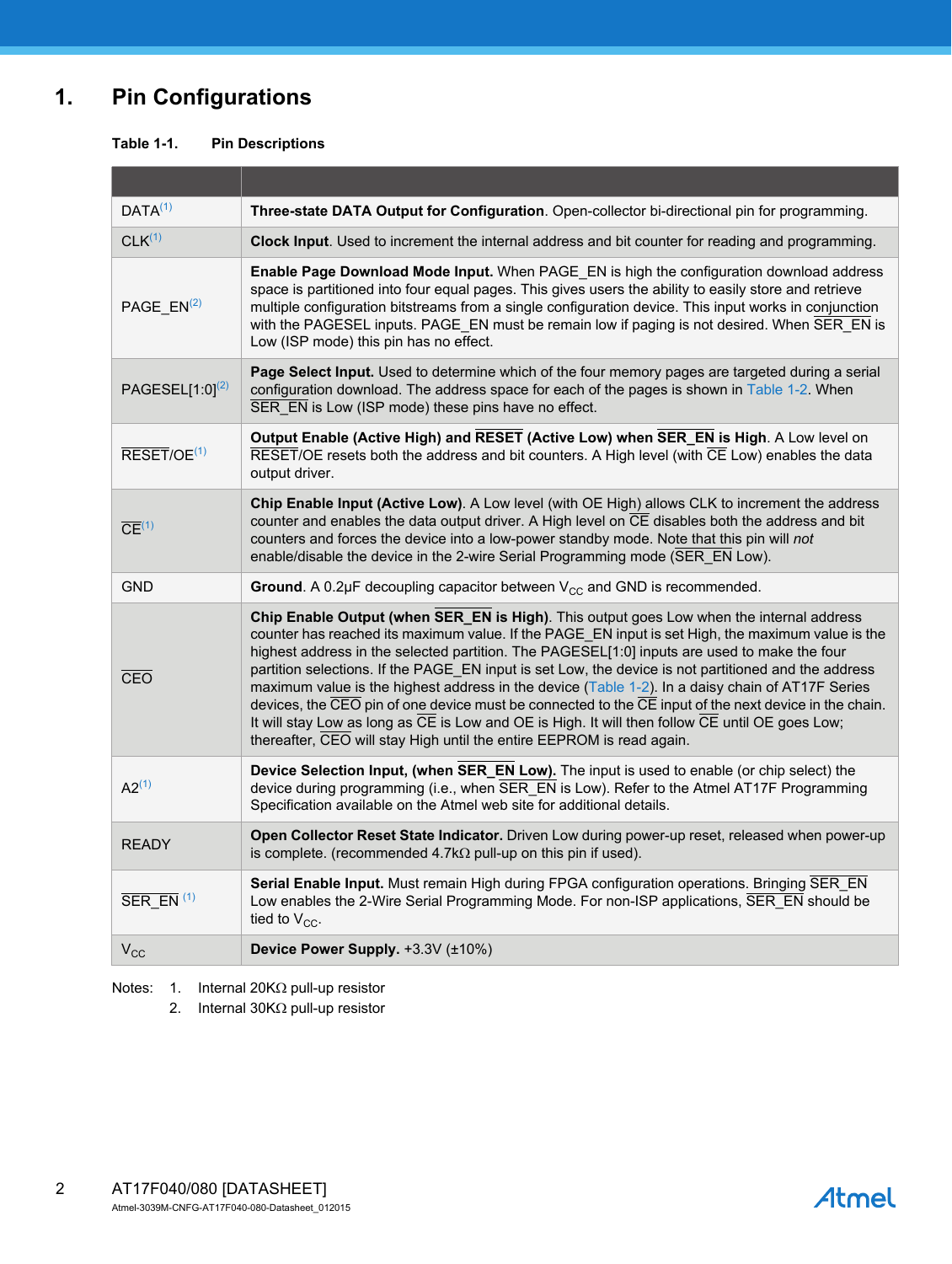#### <span id="page-2-0"></span>**Table 1-2. Address Space PAGESEL[1:0]**

| <b>Paging Decodes</b>          | AT17F040 (4Mb)    | AT17F080 (8Mb)    |
|--------------------------------|-------------------|-------------------|
| PAGESEL = $00$ , PAGE EN = 1   | $00000 - 0$ FFFFh | $00000 - 1$ FFFFh |
| PAGESEL = $01$ , PAGE EN = 1   | $10000 - 1$ FFFFh | $20000 - 3$ FFFFh |
| PAGESEL = 10, PAGE EN = 1      | $20000 - 2$ FFFFh | $40000 - 5$ FFFFh |
| PAGESEL = $11$ , PAGE_EN = $1$ | $30000 - 3$ FFFFh | $60000 - 7$ FFFFh |
| $PAGESEL = XX, PAGE_EN = 0$    | $00000 - 3$ FFFFh | $00000 - 7$ FFFFh |

#### **Table 1-3. Pin Configurations**

|                        |                         | AT17F040       |                |                | AT17F080       |
|------------------------|-------------------------|----------------|----------------|----------------|----------------|
| <b>Name</b>            | $\mathsf{I}/\mathsf{O}$ | 8-pad LAP      | 20-lead PLCC   | 8-pad LAP      | 20-lead PLCC   |
| <b>DATA</b>            | I/O                     | $\mathbf{1}$   | $\overline{2}$ | $\mathbf{1}$   | $\overline{2}$ |
| <b>CLK</b>             |                         | $\overline{2}$ | $\overline{4}$ | $\overline{2}$ | $\overline{4}$ |
| PAGE_EN                |                         | —              | 16             |                | 16             |
| PAGESEL0               |                         |                | 11             |                | 11             |
| PAGESEL1               |                         |                | $\overline{7}$ |                | $\overline{7}$ |
| RESET/OE               |                         | $\mathbf{3}$   | $6\phantom{1}$ | 3              | $6\phantom{1}$ |
| $\overline{\text{CE}}$ |                         | $\overline{4}$ | 8              | $\overline{4}$ | 8              |
| <b>GND</b>             |                         | 5              | 10             | 5              | 10             |
| CEO                    | $\Omega$                | $6\phantom{1}$ | 14             | $6\,$          | 14             |
| A2                     |                         | $\,6\,$        | 14             | $6\phantom{1}$ | 14             |
| <b>READY</b>           | $\circ$                 |                | 15             |                | 15             |
| SER_EN                 |                         | $\overline{7}$ | 17             | $\overline{7}$ | 17             |
| $V_{\rm CC}$           |                         | $\,8\,$        | 20             | 8              | 20             |

#### **Figure 1-1. Pinouts**



Note: Drawings are not to scale.

# Atmel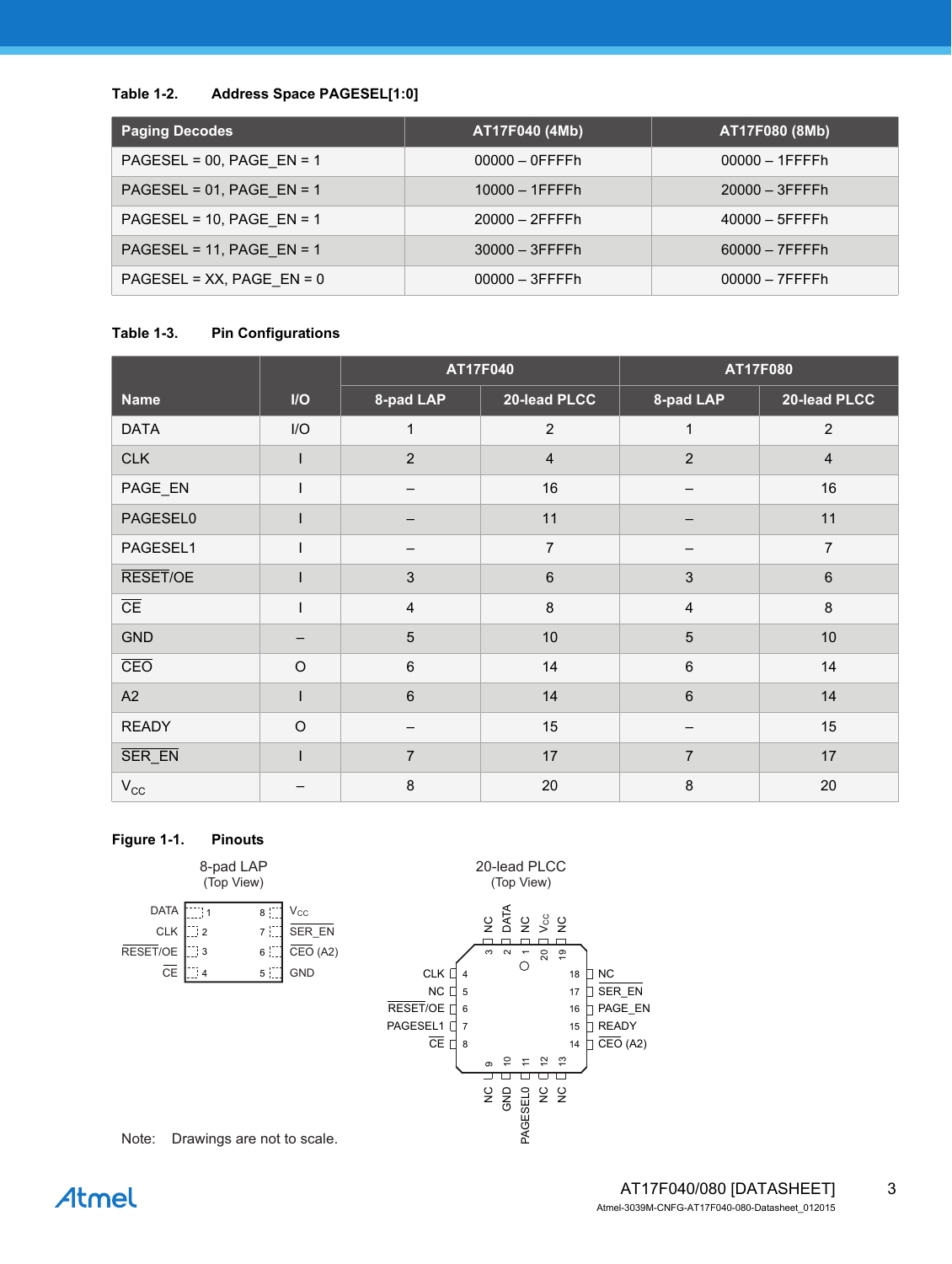## **2. Block Diagram**

**Figure 2-1. Block Diagram**



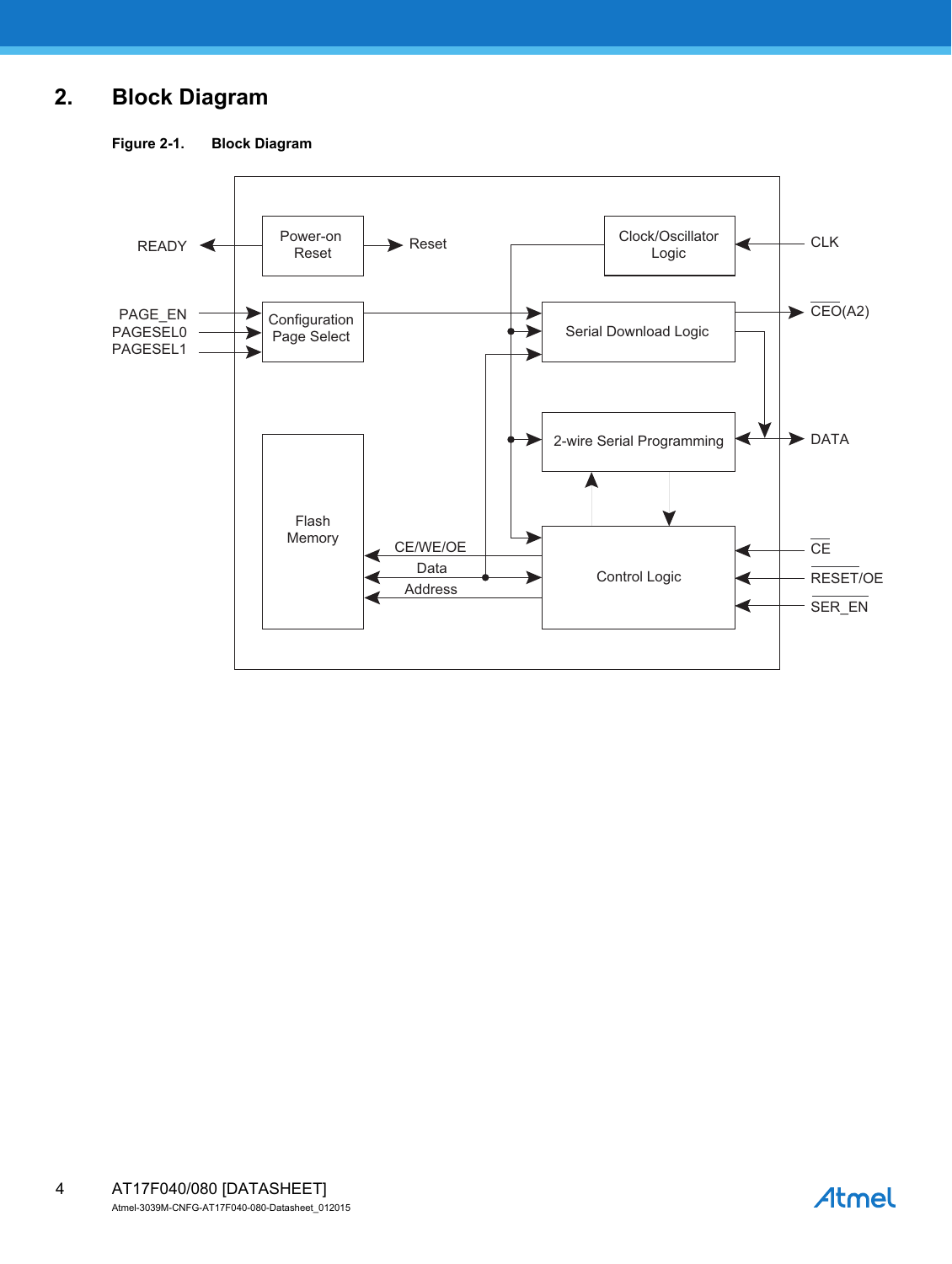## **3. Device Description**

The control signals for the configuration memory device (CE, RESET/OE and CLK) interface directly with the FPGA device control signals. All FPGA devices can control the entire configuration process and retrieve data from the configuration device without requiring an external intelligent controller.

The RESET/OE and CE pins control the tri-state buffer on the DATA output pin and enable the address counter. When RESET/OE is driven Low, the configuration device resets its address counter and tri-states its DATA pin. The CE pin also controls the output of the AT17F Series Configurator. If CE is held High after the RESET/OE reset pulse, the counter is disabled and the DATA output pin is tri-stated. When OE is subsequently driven High, the counter and the DATA output pin are enabled. When **RESET/OE** is driven Low again, the address counter is reset and the DATA output pin is tri-stated, regardless of the state of  $\overline{\text{CE}}$ .

When the configurator has driven out all of its data and  $\overline{CEO}$  is driven Low, the device tri-states the DATA pin to avoid contention with other configurators. Upon power-up, the address counter is automatically reset.

## **4. FPGA Master Serial Mode Summary**

The I/O and logic functions of any SRAM-based FPGA are established by a configuration program. The program is loaded either automatically upon power-up or on command, depending on the state of the FPGA mode pins. In Master mode, the FPGA automatically loads the configuration program from an external memory. The AT17F Serial Configuration PROM has been designed for compatibility with the Master Serial mode.

This document discusses the Atmel AT40K, AT40KAL and AT94KAL applications as well as Xilinx applications.

## **5. Control of Configuration**

Most connections between the FPGA device and the AT17F Serial Configurator PROM are simple and self-explanatory.

- The DATA output of the AT17F Series Configurator drives DIN of the FPGA devices.
- The master FPGA CCLK output drives the CLK input of the AT17F Series Configurator.
- The CEO output of any AT17F Series Configurator drives the CE input of the next Configurator in a cascade chain of configurator devices.
- SER\_EN must be connected to  $V_{CC}$  (except during ISP).
- The READY pin is available as an open-collector indicator of the device's reset status; it is driven Low while the device is in its power-on reset cycle and released (tri-stated) when the cycle is complete.
- PAGE\_EN must be held Low if download paging is not desired. The PAGESEL[1:0] inputs must be tied off High or Low. If paging is desired, PAGE\_EN must be High and the PAGESEL pins must be set to High or Low such that the desired page is selected [\(Table 1-2](#page-2-0)).

## **6. Cascading Serial Configuration Devices**

For multiple FPGAs configured as a daisy-chain or for FPGAs requiring larger configuration memories, cascaded configurators provide additional memory.

After the last bit from the first configurator is read, the clock signal to the configurator asserts its CEO output Low and disables its DATA line driver. The second configurator recognizes the Low level on its CE input and enables its DATA output.

After configuration is complete, the address counters of all cascaded configurators are reset if the RESET/OE on each configurator is driven to its active (Low) level.

If the address counters are not to be reset upon completion, then the RESET/OE input can be tied to its inactive (High) level.

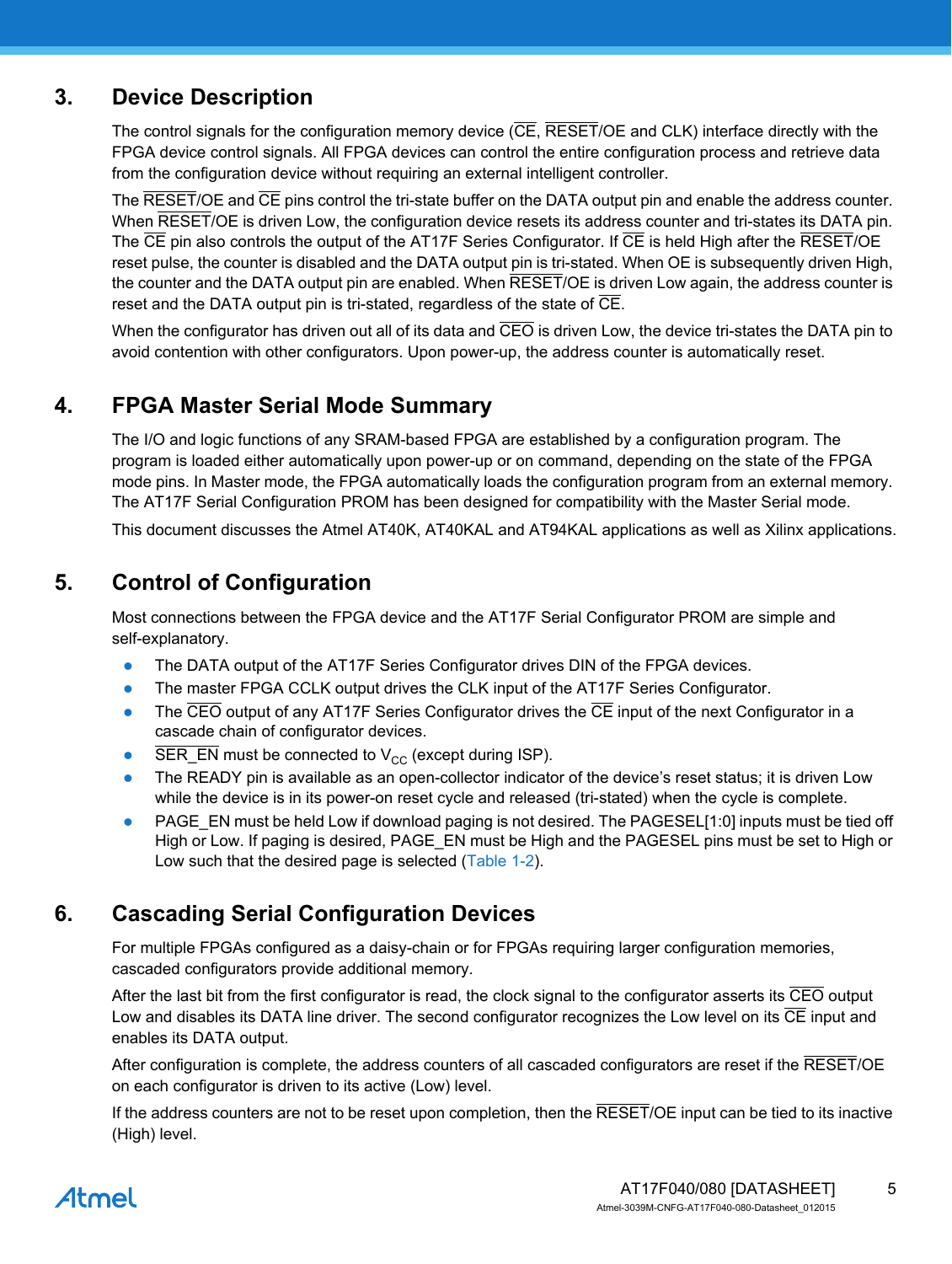## **7. Programming Mode**

The programming mode is entered by bringing SER\_EN Low. In this mode, the chip can be programmed by the 2-wire serial bus. The programming is done at  $V_{CC}$  supply only. Programming super voltages are generated inside the chip. The AT17F parts are read/write at 3.3V nominal. Refer to the AT17F Programming Specification available on www.atmel.com for more programming details. AT17F devices are supported by the ATDH2200 programming system along with many third party programmers.

## **8. Standby Mode**

The AT17F Series Configurators enter a low-power standby mode whenever  $\overline{\text{SER EN}}$  is High and  $\overline{\text{CE}}$  is asserted High. In this mode, the AT17F Configurator consumes less than 1mA of current at 3.3V. The output remains in a high-impedance state regardless of the state of the OE input.

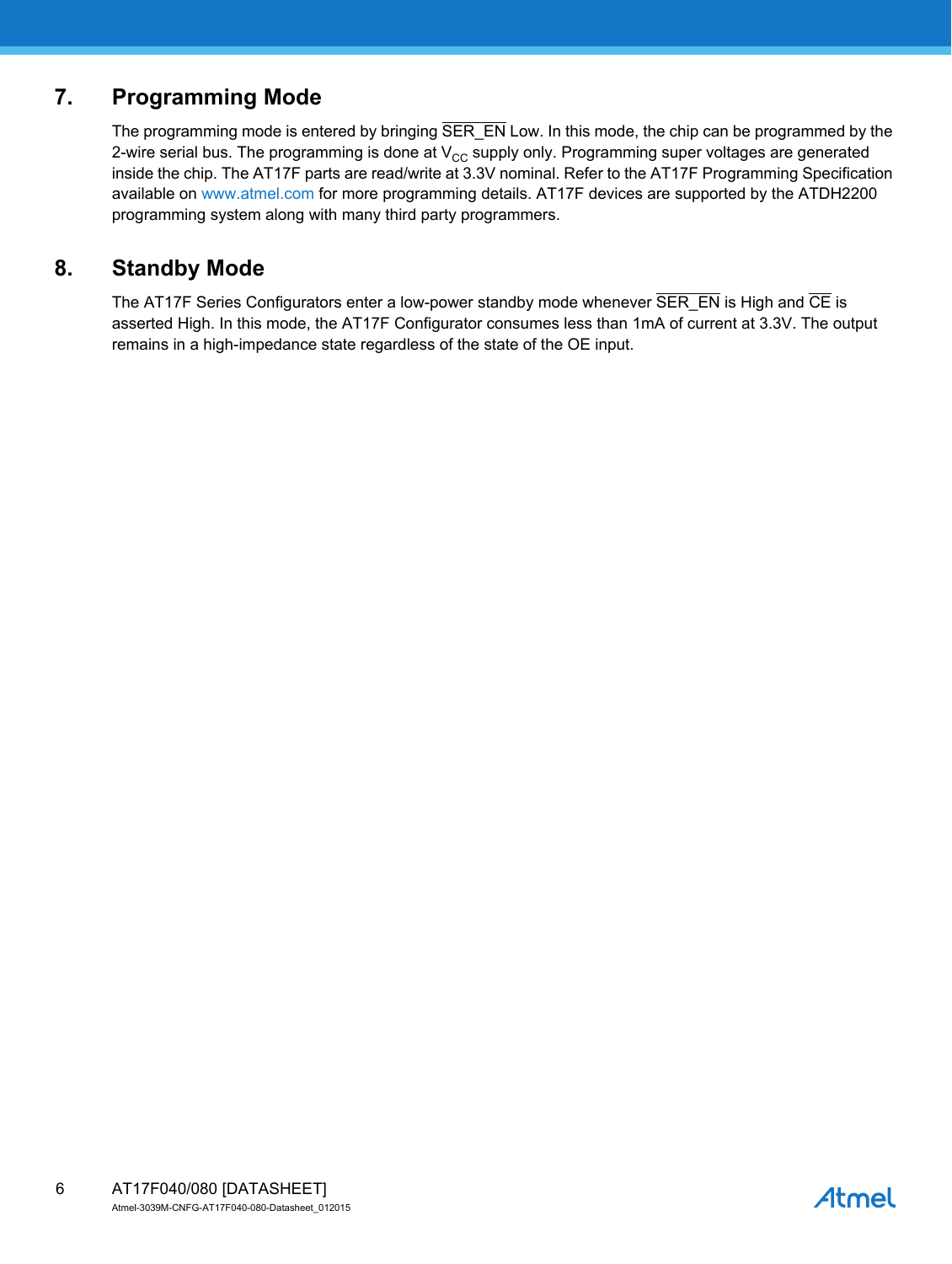## **9. Electrical Characteristics**

#### **9.1 Absolute Maximum Ratings\***

| Voltage on Any Pin                                    |
|-------------------------------------------------------|
|                                                       |
| Maximum Soldering Temp. (10 sec. $@$ 1/16in.). 260 °C |
|                                                       |

\*Notice: Stresses beyond those listed under Absolute Maximum Ratings may cause permanent damage to the device. This is a stress rating only and functional operation of the device at these or any other conditions beyond those listed under operating conditions is not implied. Exposure to Absolute Maximum Rating conditions for extended periods of time may affect device reliability.

## **9.2 Operating Conditions**

#### **Table 9-1. Operating Conditions**

| Symbol       | <b>Description</b>                            | Min  | Max  | Units |
|--------------|-----------------------------------------------|------|------|-------|
| $v_{\rm CC}$ | Supply voltage relative to GND -40°C to +85°C | 2.97 | 3.63 |       |

### **9.3 DC Characteristics**

#### **Table 9-2. DC Characteristics**

|                  |                                                             |              | AT17F040     |             | AT17F080     |              |
|------------------|-------------------------------------------------------------|--------------|--------------|-------------|--------------|--------------|
| <b>Symbol</b>    | <b>Description</b>                                          | <b>Min</b>   | <b>Max</b>   | <b>Min</b>  | <b>Max</b>   | <b>Units</b> |
| $V_{\text{IH}}$  | High-level Input Voltage                                    | 2.0          | $V_{\rm CC}$ | 2.0         | $V_{\rm CC}$ | $\vee$       |
| $V_{IL}$         | Low-level Input Voltage                                     | $\mathbf{0}$ | 0.8          | $\mathbf 0$ | 0.8          | $\vee$       |
| $V_{OH}$         | High-level Output Voltage $(l_{OH} = -2mA)$                 | 2.4          |              | 2.4         |              | $\vee$       |
| $V_{OL}$         | Low-level Output Voltage ( $I_{OL}$ = +3mA)                 |              | 0.4          |             | 0.4          | $\vee$       |
| $I_{\text{CCA}}$ | Supply Current, Active Mode                                 |              | 20           |             | 20           | <b>mA</b>    |
| $I_{L}$          | Input or Output Leakage Current ( $V_{IN} = V_{CC}$ or GND) | $-10$        | 10           | $-10$       | 10           | μA           |
| $I_{CCS}$        | Supply Current, Standby Mode                                |              | 1            |             | 1            | mA           |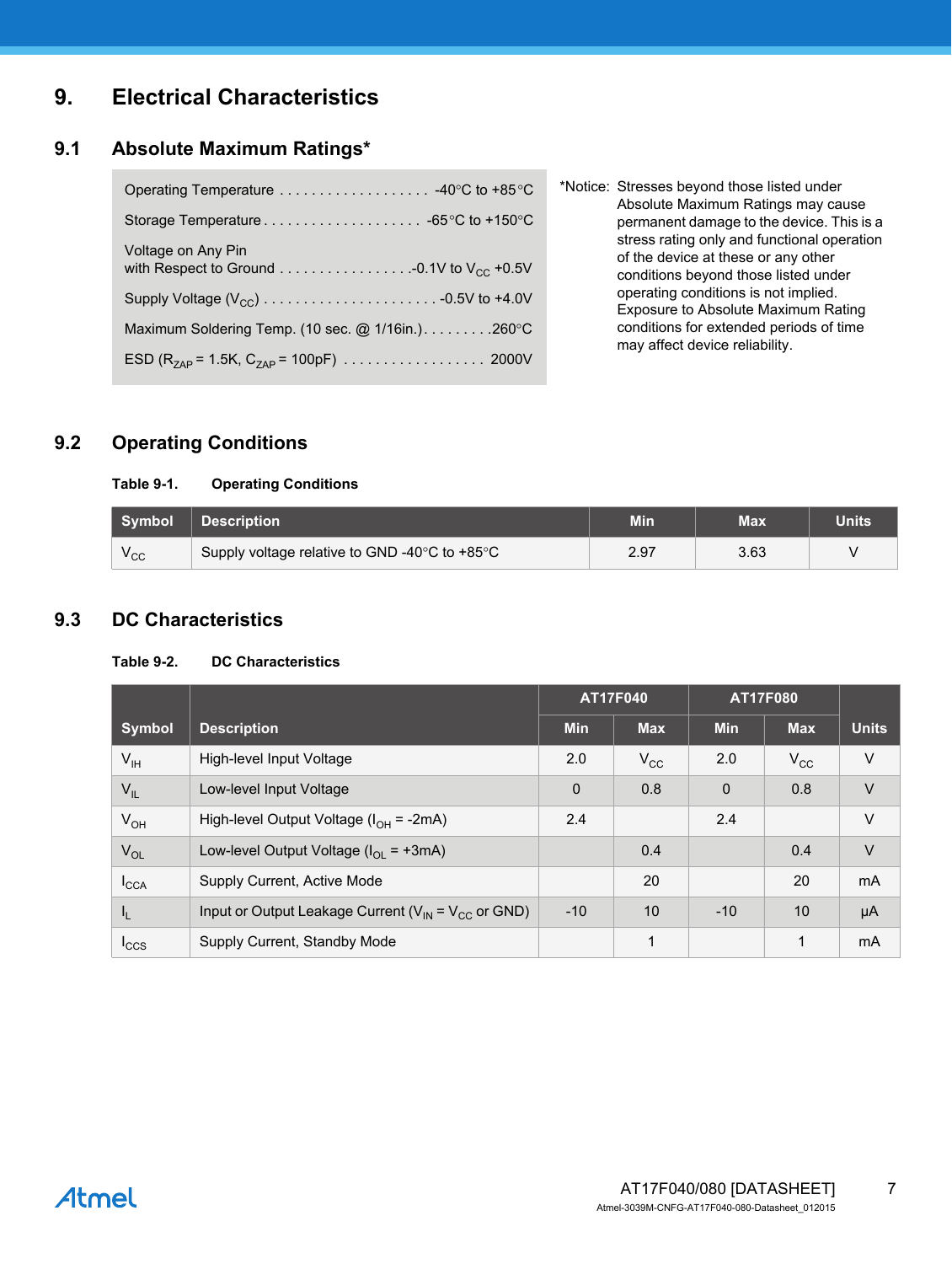## **9.4 AC Characteristics**

**Table 9-3. AC Characteristics**

|                         |                                                             | AT17F040/080 |            |            |              |
|-------------------------|-------------------------------------------------------------|--------------|------------|------------|--------------|
| <b>Symbol</b>           | <b>Description</b>                                          | <b>Min</b>   | <b>Typ</b> | <b>Max</b> | <b>Units</b> |
| $T_{OE}^{(1)}$          | OE to Data Delay                                            |              |            | 55         | ns           |
| $T_{CE}$ <sup>(1)</sup> | $\overline{CE}$ to Data Delay                               |              |            | 60         | ns           |
| $T_{CAC}^{(1)}$         | CLK to Data Delay                                           |              |            | 30         | ns           |
| $T_{OH}$                | Data Hold from CE, OE, or CLK                               | $\mathbf 0$  |            |            | ns           |
| $T_{\rm DF}^{(2)}$      | CE or OE to Data Float Delay                                |              |            | 15         | ns           |
| $T_{LC}$                | <b>CLK Low Time</b>                                         | 15           |            |            | ns           |
| $T_{HC}$                | <b>CLK High Time</b>                                        | 15           |            |            | ns           |
| $T_{\text{SCE}}$        | CE Setup Time to CLK<br>(to guarantee proper counting)      | 25           |            |            | ns           |
| $T_{HCE}$               | CE Hold Time from CLK<br>(to guarantee proper counting)     | $\pmb{0}$    |            |            | ns           |
| $T_{HOE}$               | <b>RESET/OE Low Time</b><br>(guarantees counter is reset)   | 20           |            |            | ns           |
| $F_{MAX}$               | Maximum Input Clock Frequency $\overline{\text{SEREN}} = 0$ |              |            | 10         | <b>MHz</b>   |
| $F_{MAX}$               | Maximum Input Clock Frequency SEREN = 1                     |              |            | 33         | <b>MHz</b>   |
| $T_{WR}$                | Write Cycle Time <sup>(3)</sup>                             |              | 12         |            | μs           |
| $T_{EC}$                | Erase Cycle Time <sup>(3)</sup>                             |              | 33         |            | s            |

<span id="page-7-2"></span><span id="page-7-1"></span><span id="page-7-0"></span>Notes: 1. AC test load = 50pF

2. Float delays are measured with 5pF AC loads. Transition is measured ± 200mV from steady-state active levels.

3. See the Atmel AT17F Programming Specification for procedural information.

#### **Table 9-4. AC Characteristics When Cascading**

|                          |                                                         | <b>AT17F040</b> |            | <b>AT17F080</b> |            |              |
|--------------------------|---------------------------------------------------------|-----------------|------------|-----------------|------------|--------------|
| Symbol                   | <b>Description</b>                                      | <b>Min</b>      | <b>Max</b> | <b>Min</b>      | <b>Max</b> | <b>Units</b> |
| $T_{CDF}^{(2)}$          | CLK to Data Float Delay                                 |                 | 60         |                 | 50         | ns           |
| $T_{OCK}$ <sup>(1)</sup> | CLK to CEO Delay                                        |                 | 60         |                 | 55         | ns           |
| $T_{OCE}$ <sup>(1)</sup> | $\overline{\text{CE}}$ to $\overline{\text{CEO}}$ Delay |                 | 60         |                 | 40         | ns           |
| $T_{OOE}$ <sup>(1)</sup> | RESET/OE to CEO Delay                                   |                 | 45         |                 | 35         | ns           |
| $F_{MAX}$                | Maximum Input Clock Frequency                           |                 | 33         |                 | 33         | <b>MHz</b>   |

Notes: 1. AC test load = 50pF

2. Float delays are measured with 5pF AC loads. Transition is measured ± 200mV from steady-state active levels.

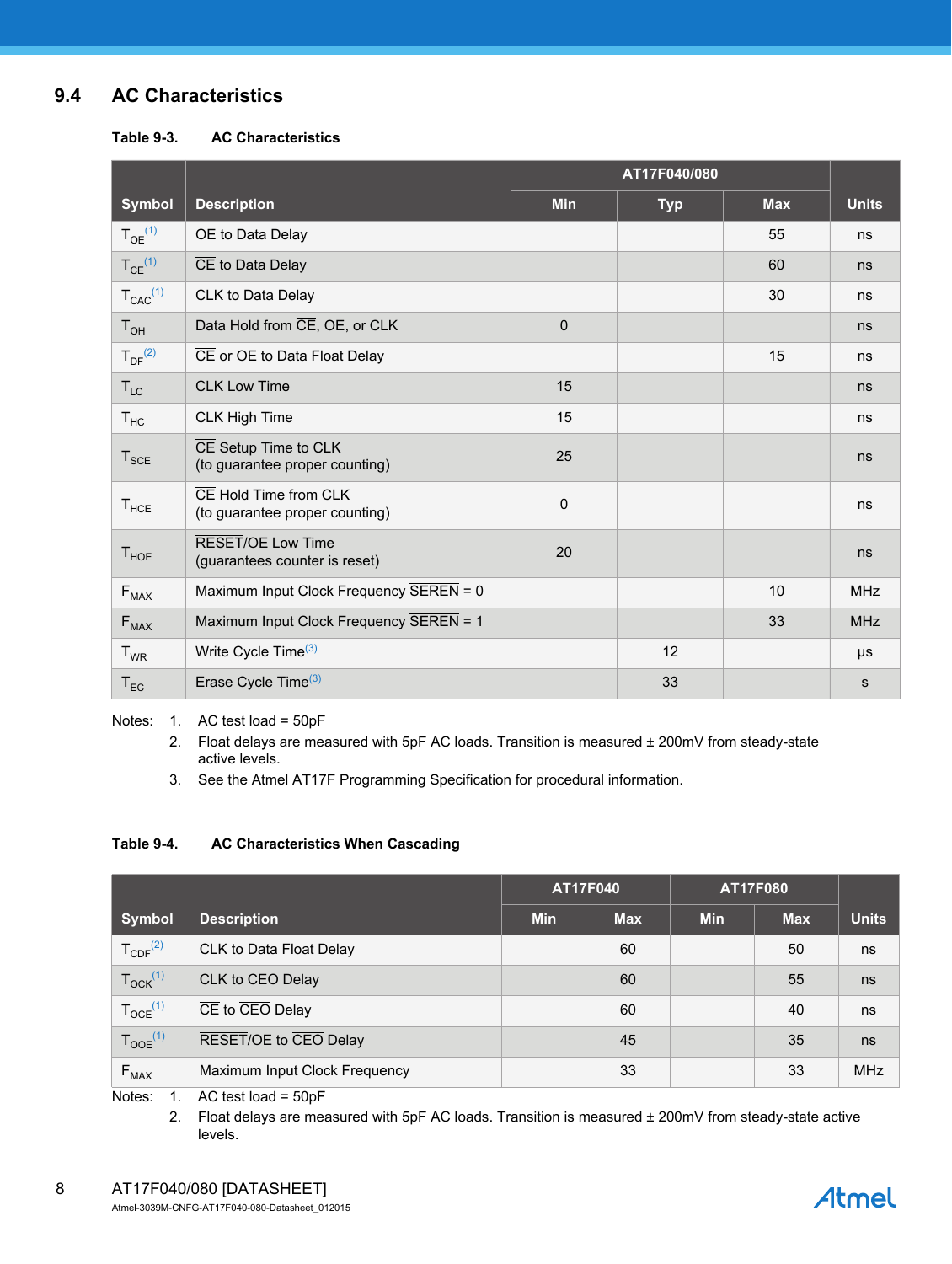



#### **Figure 9-2. AC Waveforms when Cascading**

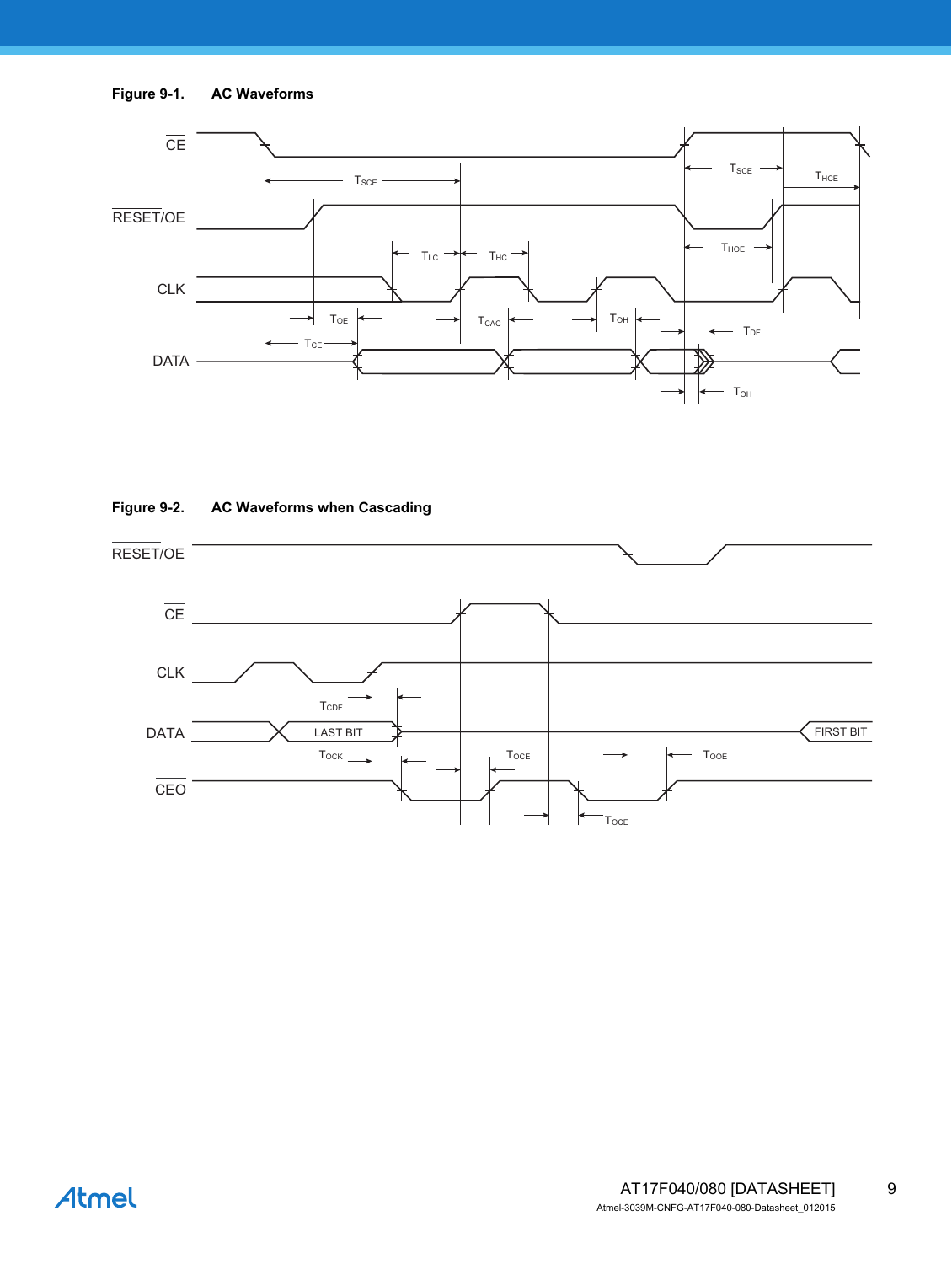## **10. Ordering Information**

## **10.1 Ordering Code Detail**



## **10.2 Ordering Information**

| <b>Memory Size</b> | <b>Atmel Ordering Code</b> | <b>Lead Finish</b>       | Package | <b>Voltage</b> | <b>Operation Range</b>                            |  |
|--------------------|----------------------------|--------------------------|---------|----------------|---------------------------------------------------|--|
| 4-Mbit             | AT17F040-30CU              | Sn                       | 8CN4    | 3.3V           | Industrial                                        |  |
|                    | AT17F040-30JU              | (Lead-free/Halogen-free) | 20J     |                | $(-40^{\circ}$ C to 85 $^{\circ}$ C)              |  |
|                    |                            |                          |         |                |                                                   |  |
| 8-Mbit             | AT17F080-30CU              | Sn                       | 8CN4    | 3.3V           | Industrial<br>(-40 $\degree$ C to 85 $\degree$ C) |  |
|                    | AT17F080-30JU              | (Lead-free/Halogen-free) | 20J     |                |                                                   |  |

|             | <b>Package Type</b>                                                                                      |  |  |  |
|-------------|----------------------------------------------------------------------------------------------------------|--|--|--|
| <b>8CN4</b> | 8-pad, 6mm x 6mm x 1.04mm, Leadless Array Package (LAP)<br>Pin-compatible with 8-lead SOIC/VOIC Packages |  |  |  |
| 20J         | 20-lead, Plastic J-leaded Chip Carrier (PLCC)                                                            |  |  |  |

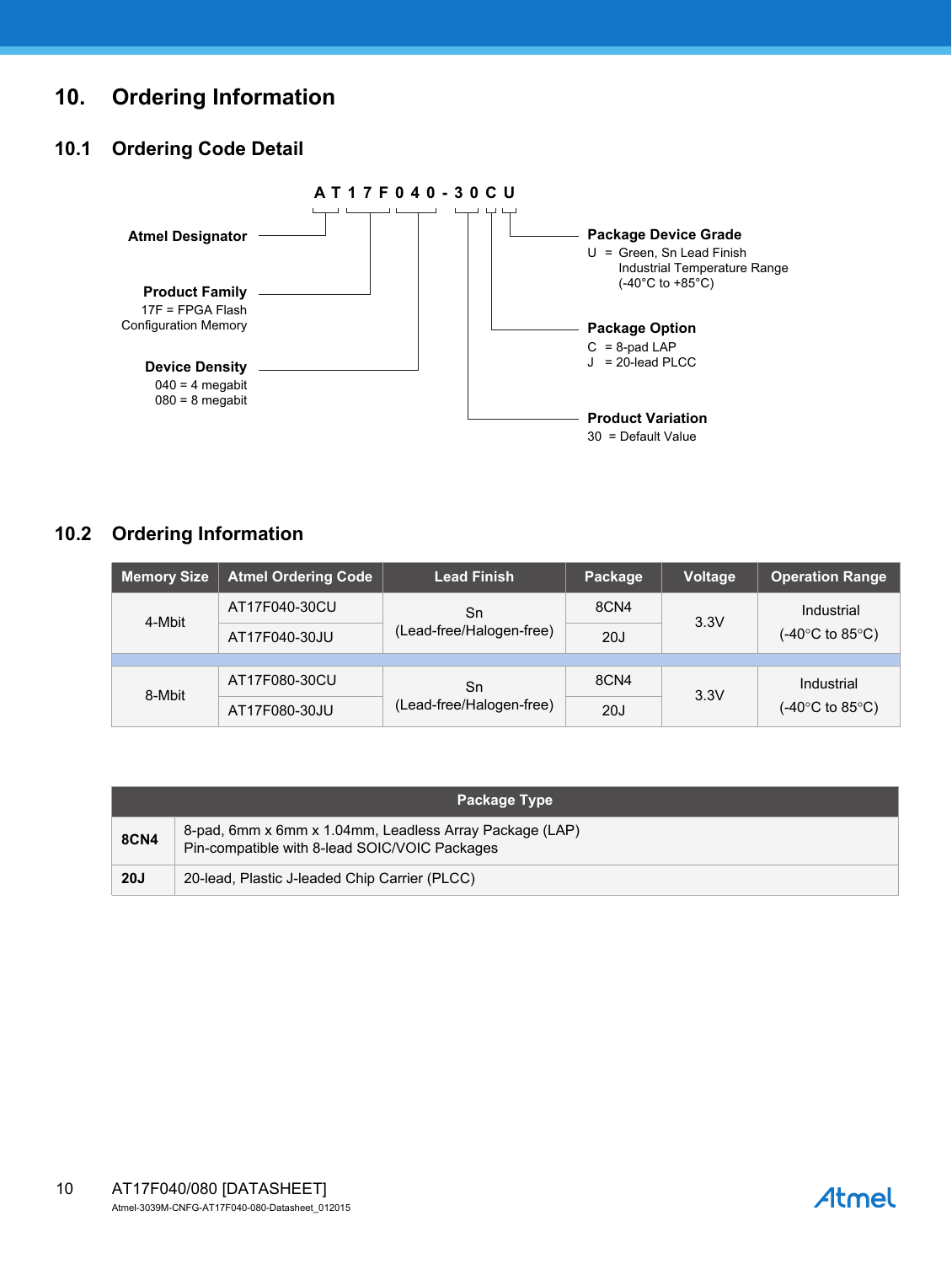## **11. Packaging Information**

### **11.1 8CN4 — 8-pad LAP**



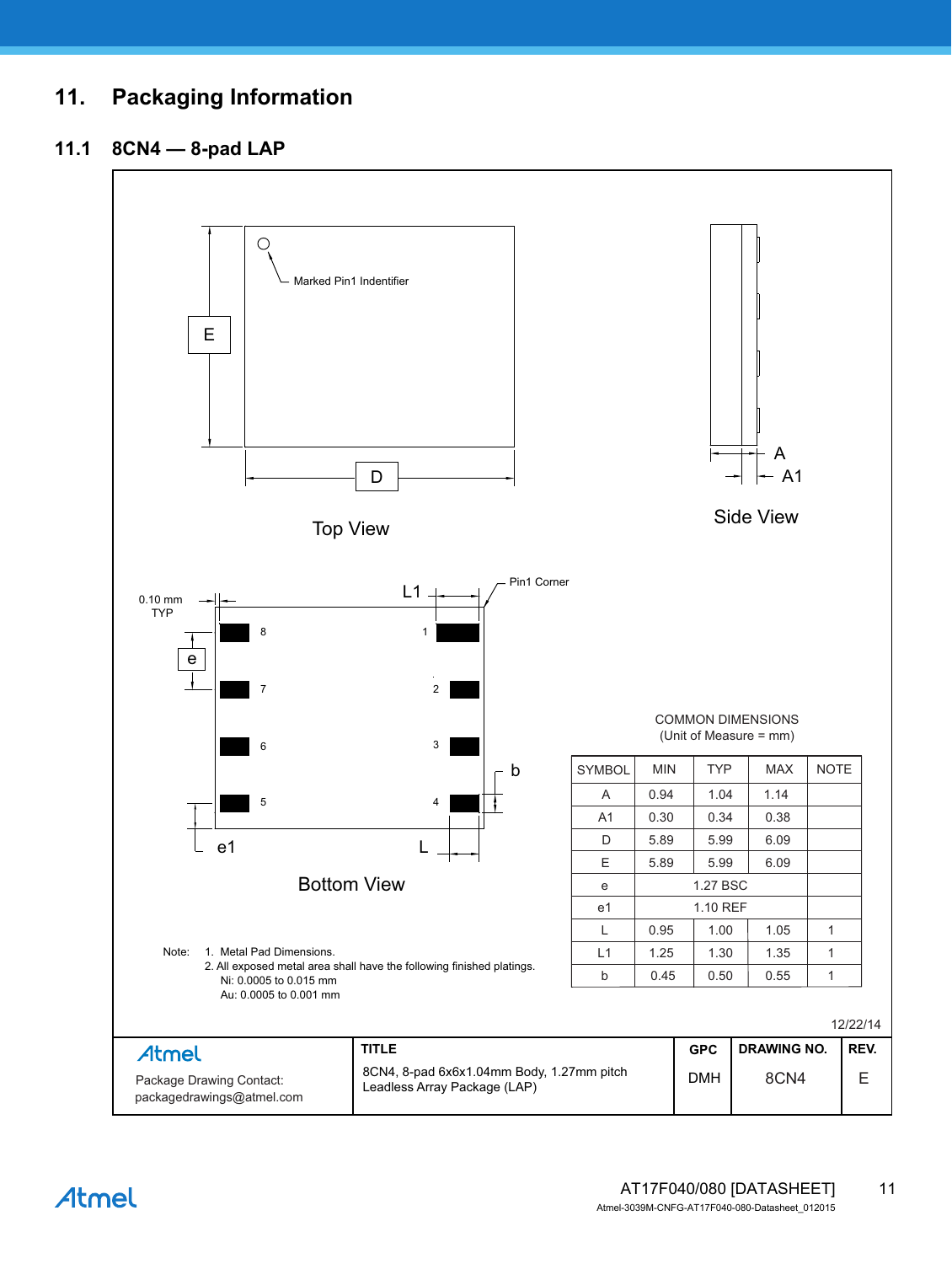

Atmel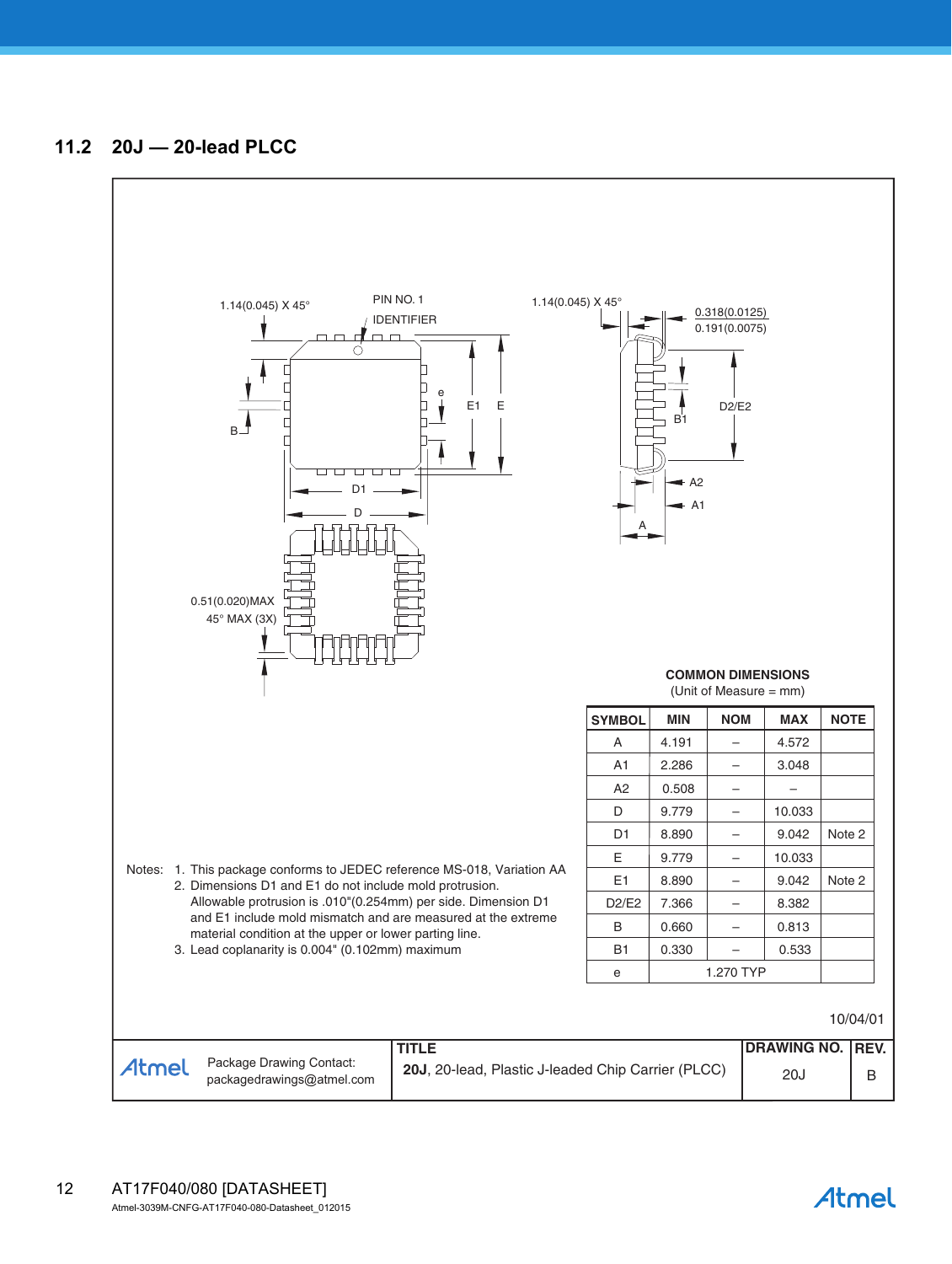# **12. Revision History**

| Doc Rev. | <b>Date</b> | <b>Comments</b>                                                                                                                                                                 |
|----------|-------------|---------------------------------------------------------------------------------------------------------------------------------------------------------------------------------|
| 3039M    | 01/2015     | Removed commercial and 44-lead TQFP package options.<br>Updated the 8CN4 package outline drawing, template, Atmel logos, and disclaimer page.<br>Added an ordering code detail. |
| 3039L    | 10/2010     | Changed Endurance from 5,000 to 100,000 and Typ 13 to 33 in AC Characteristics Table.                                                                                           |
| 3039K    | 02/2008     | Removed -30JC, -30JI, -30BJC and -30BJI devices from ordering information.                                                                                                      |
| 3039J    | 03/2006     | Added last-time buy for AT17FXXX-30CC and AT17FXXX-30CI.                                                                                                                        |